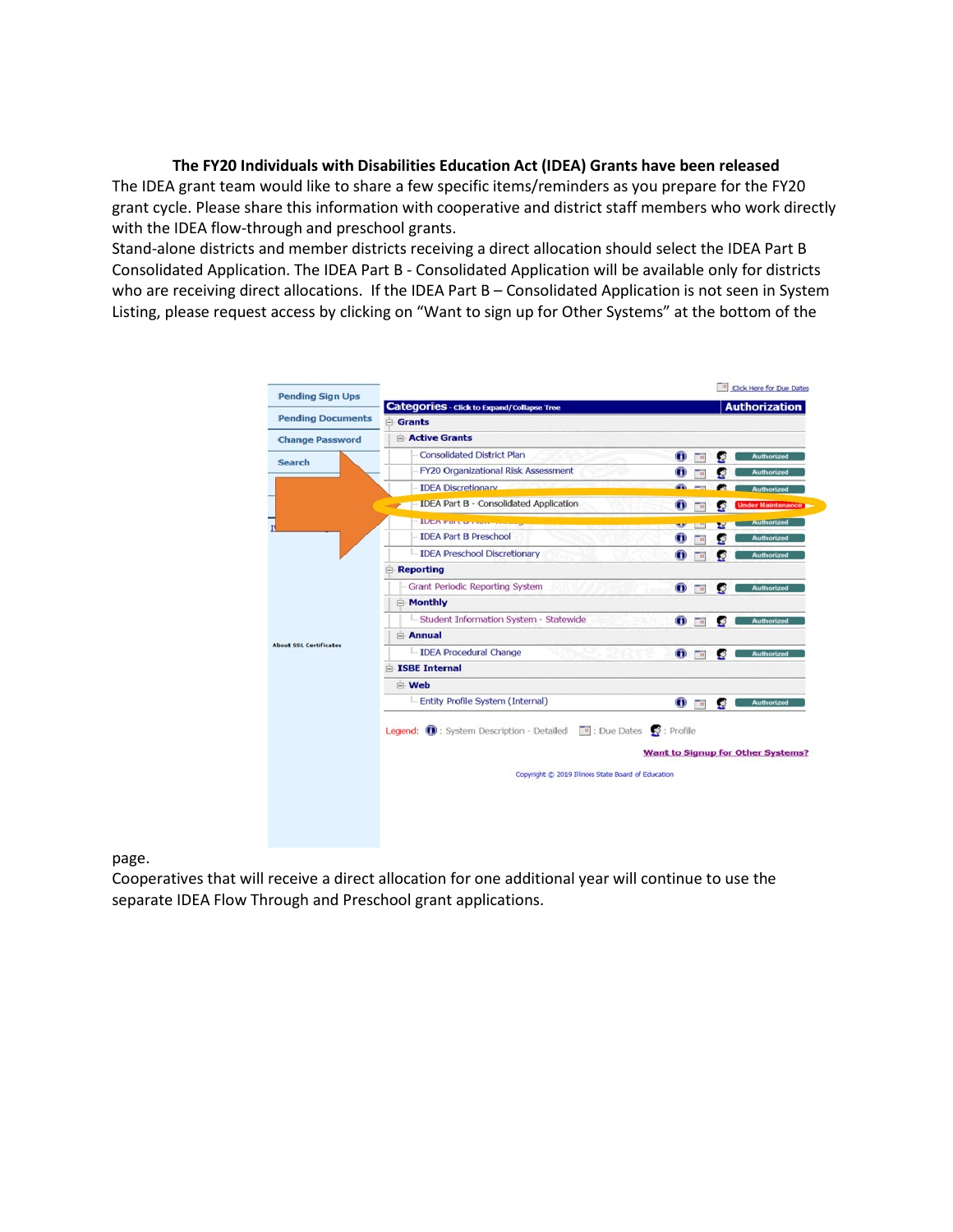|                      | ategories - Click to Expand/Collapse Tree     |                             | <b>Authorization</b> |  |  |  |  |  |
|----------------------|-----------------------------------------------|-----------------------------|----------------------|--|--|--|--|--|
|                      | <b>Grants</b>                                 |                             |                      |  |  |  |  |  |
|                      | <b>Active Grants</b>                          |                             |                      |  |  |  |  |  |
|                      | <b>Consolidated District Plan</b>             | $\mathbf{0}$ $\mathbf{0}$   | Authorized           |  |  |  |  |  |
|                      | FY20 Organizational Risk Assessment           | Φ<br>田                      | <b>Authorized</b>    |  |  |  |  |  |
|                      | <b>IDEA Discretionary</b>                     | ⊕<br>$\Box$                 | Authorized<br>ш      |  |  |  |  |  |
|                      | <b>IDEA Part B - Consolidated Application</b> | $\mathbf{0}$                | Authorized           |  |  |  |  |  |
| July 1 IDEA          | <b>IDEA Part B Flow-Through</b>               | ⊕<br>$\sqrt{a}$             | <b>Authorizum</b>    |  |  |  |  |  |
| <b>Grant Start</b>   | <b>IDEA Part B Preschool</b>                  | $\mathbf{0}$ $\overline{a}$ | <b>Authorized</b>    |  |  |  |  |  |
| Date<br>We encourage | <b>IDEA Preschool Discretionary</b>           | Φ<br>$\frac{1}{2}$          | <b>Authorized</b>    |  |  |  |  |  |
| each                 |                                               |                             |                      |  |  |  |  |  |

# cooperative

and district to submit a substantially approvable IDEA grant application on or before July 1, 2019 to receive the earliest start date.

The FY20 IDEA Part B Flow-Through and Preschool will not appear in IWAS until the district/cooperative checks "**Yes**" to creating a new application.

#### **New in FY20**

• In the IDEA Part B Consolidated Application it will be necessary to utilize the drop down box in the upper right corner of the application to access the Coordinated Early Intervening Services tabs, the IDEA Flow Through tabs, and the IDEA Preschool tabs.

| <b>Illinois State</b><br><b>Board of Education</b>                                                                                                                                            | <b>IDEA Part B - Consolidated Application</b>                                                                                                                                                                                                                                                                                                                                                                                                                                                                                                |                                                                                                           |            |        |                                                  | 63PB HONE E 1998 HONE E 600001<br><b>HANGE 56122</b> |                                                                                                             |  |  |  |
|-----------------------------------------------------------------------------------------------------------------------------------------------------------------------------------------------|----------------------------------------------------------------------------------------------------------------------------------------------------------------------------------------------------------------------------------------------------------------------------------------------------------------------------------------------------------------------------------------------------------------------------------------------------------------------------------------------------------------------------------------------|-----------------------------------------------------------------------------------------------------------|------------|--------|--------------------------------------------------|------------------------------------------------------|-------------------------------------------------------------------------------------------------------------|--|--|--|
| Applicant: LEICOLN CORPLIN S SIETT 404<br>Application: 2019-2020 3364 Furt E - Considerad Application - 00<br>Cycle: Original Application<br>Prejact Number: 20-206A Consol 00-17-254-4040-08 | County: Linkel                                                                                                                                                                                                                                                                                                                                                                                                                                                                                                                               |                                                                                                           |            |        | Considered Application, IDEA Part & Consolidated |                                                      | IDEA Flow-Through - Consolidated<br>Coordinated Barly Intervening Services<br>IDEA Preschool - Consolidated |  |  |  |
| The application has been submitted. No more updates will be saved for the application.                                                                                                        |                                                                                                                                                                                                                                                                                                                                                                                                                                                                                                                                              |                                                                                                           |            |        |                                                  |                                                      |                                                                                                             |  |  |  |
| Applicant<br>Overview<br>Information                                                                                                                                                          | Amendments                                                                                                                                                                                                                                                                                                                                                                                                                                                                                                                                   | Allotment                                                                                                 | Assurances | Submit | Application<br>History                           | Page Lock<br>Control                                 | Application<br>Print                                                                                        |  |  |  |
| Overview                                                                                                                                                                                      |                                                                                                                                                                                                                                                                                                                                                                                                                                                                                                                                              |                                                                                                           |            |        |                                                  |                                                      |                                                                                                             |  |  |  |
| <b>PINNIBAM:</b>                                                                                                                                                                              |                                                                                                                                                                                                                                                                                                                                                                                                                                                                                                                                              | IDEA Part & Flow-Through                                                                                  |            |        |                                                  |                                                      |                                                                                                             |  |  |  |
| PURPOSE:                                                                                                                                                                                      | This program provides supplemental funds to ensure that all children with disabilities ages 3 through 21 receive a free appropriate public.<br>education in the least restrictive environment. Funds may be used to support salaries of staff that provide services for special education<br>students. This may include teachers, aldes, administrative staff and other personnel such as social workers, psychologists, and physical<br>therapists; training; specialized consultants; and instructional supplies, materials and equipment. |                                                                                                           |            |        |                                                  |                                                      |                                                                                                             |  |  |  |
| <b>PROGRAM TYPE:</b>                                                                                                                                                                          | Federal entitiement                                                                                                                                                                                                                                                                                                                                                                                                                                                                                                                          |                                                                                                           |            |        |                                                  |                                                      |                                                                                                             |  |  |  |
| FONDENG:                                                                                                                                                                                      | Allocations are preliminary, and payment under this grant is subject to passage of a sufficient appropriation by the Illinois<br>General Assembly or sufficient appropriation by the U.S. Congress for federal programs. Obligations of the State Board of<br>Education will cease immediately without further obligation should the agency fail to receive sufficient state, federal, or<br>other funds for this program.                                                                                                                   |                                                                                                           |            |        |                                                  |                                                      |                                                                                                             |  |  |  |
| <b>CSFA NUMBER AND NAME:</b>                                                                                                                                                                  | 586-64-0417 IDEA - Part B                                                                                                                                                                                                                                                                                                                                                                                                                                                                                                                    |                                                                                                           |            |        |                                                  |                                                      |                                                                                                             |  |  |  |
| <b>CFDA NUMBER AND NAME:</b>                                                                                                                                                                  | 84.027A - IDEA Flow-Through                                                                                                                                                                                                                                                                                                                                                                                                                                                                                                                  |                                                                                                           |            |        |                                                  |                                                      |                                                                                                             |  |  |  |
| <b>Funding Opportunity Number:</b>                                                                                                                                                            | 2020-4620-00                                                                                                                                                                                                                                                                                                                                                                                                                                                                                                                                 |                                                                                                           |            |        |                                                  |                                                      |                                                                                                             |  |  |  |
| <b>GATA INFORMATION:</b>                                                                                                                                                                      | Grant Accountability and Transparency Act (GATA) website<br><b>GATA Rules</b><br>GATA Legislation<br>Code of Federal Requisitions/Title 2 - Grants and Agreements/Vol 1/2014-01-01192                                                                                                                                                                                                                                                                                                                                                        |                                                                                                           |            |        |                                                  |                                                      |                                                                                                             |  |  |  |
| LEGISLATION:                                                                                                                                                                                  | Individuals with Disabilities Education Act                                                                                                                                                                                                                                                                                                                                                                                                                                                                                                  |                                                                                                           |            |        |                                                  |                                                      |                                                                                                             |  |  |  |
| <b>REGULATIONS:</b>                                                                                                                                                                           | <b>IDEA Final Requisitons</b>                                                                                                                                                                                                                                                                                                                                                                                                                                                                                                                |                                                                                                           |            |        |                                                  |                                                      |                                                                                                             |  |  |  |
| <b>PROGRAM REQUIREMENTS:</b>                                                                                                                                                                  |                                                                                                                                                                                                                                                                                                                                                                                                                                                                                                                                              | Required Documentation of Private School Participation<br>Treatment of Charter Schools and Their Students |            |        |                                                  |                                                      |                                                                                                             |  |  |  |

• On May 20, 2019 the U.S. Department of Education mandated states to move forward in FY20 with, what will be new for Illinois, parameters for calculating significant disproportionality. As a result,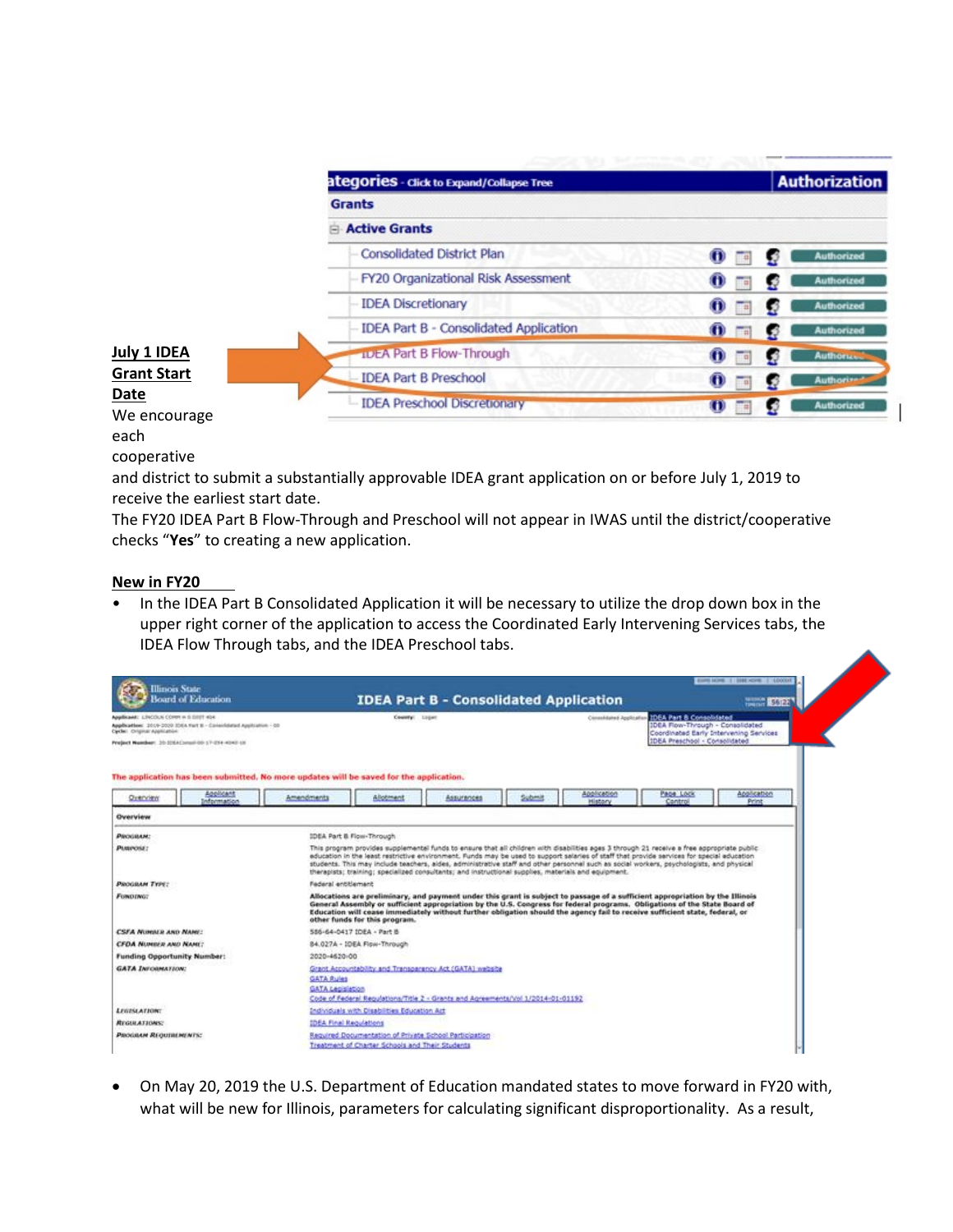ISBE is in the process of determining which districts will be required to expend 15% on Coordinated Early Intervening Services (CEIS) due to significant disproportionality. Districts will be notified if they have this requirement as soon as possible. Currently the IDEA applications are equipped to allow districts to expend 15% on CEIS voluntarily. When Districts required to expend funds on CEIS are notified, the applications will be modified to reflect this requirement. The IDEA grant website includes links to resources that assist with a general overview of CEIS, a data tracker for CEIS, a stepby-step publication designed to help districts implement CEIS and address significant disproportionality, and more.

- FY 20 will be the first year that IDEA funds will be flowing to member districts within a cooperative that did not seek the procedural change extension. ISBE has provided webinars and technical assistance documents on the IDEA grant website that help those responsible for IDEA grants.
- IDEA Grants website- <https://www.isbe.net/Pages/IDEA-Part-B-Grant-Program-Information.aspx>
- The first phase of the IL ePlan, the Consolidated District Plan was launched in February 2019 in eGMS for fiscal year 2020 grants.
- The Consolidated District Plan allows grantees to answer one set of planning questions to meet those requirements for all 12 of the federal formula grants.
- Illlinois ePlan website <https://www.isbe.net/ileplan>
- Grantees are not required to include staff names in the applications. Positions can be used instead.
- The MOE Eligibility tab includes two boxes for the grantee to input the amount budgeted for state and local or local only for students with disabilities in FY20
- GATA Timeline website <https://www.isbe.net/Pages/GrantPeriodicReporting.aspx>
- Grantees must complete the FY 20 Organizational Risk Assessment in IWAS one time; the results will apply to all FY 20 grants. Further, ISBE Grant Specific Assessments will be included in each FY 20 grant. A combination of the results of these two risk assessments will generate the Programmatic Risk Conditions in each grant. The GATA registration, GATA ICQ, and the FY 20 Organizational Risk Assessment in IWAS must be completed prior to submission of a FY 20 state or federal grant.
- Below is a summary of the steps necessary to fully execute the FY 20 grants.
	- $\circ$  1. Grantee registratio[n https://grants.illinois.gov/portal/](https://grants.illinois.gov/portal/) and completion of the Internal Controls Questionnaire (ICQ)
	- o 2. Completion and submission of the FY 2020 Organizational Risk Assessment via IWAS
	- o 3. School Districts Only: Completion and submission of the Consolidated District Plan (if applicable to your grants)
	- o 4. Submission of FY 20 grant applications to ISBE
	- o 5. Review and approval by the respective ISBE program area
- Please make sure that approval groups are properly assigned through IWAS in order to access the system and submit your application. Technical assistance on items not covered by the instructions link in IWAS may be obtained by contacting your program consultant at (217) 782-5589.

## **Maintenance of Effort (MOE)**

MOE Compliance – The MOE compliance worksheets were mailed to state-approved directors of special education in April. Please contact Pam Jurkoshek [\(pjurkosh@isbe.net\)](mailto:pjurkosh@isbe.net) and your grant coordinator with any questions or requests for assistance in resolving cooperative and district MOE issues.

• Do NOT let a negative MOE delay the submission of an otherwise substantially approvable IDEA grant and do work toward the early resolution of any shortfall.